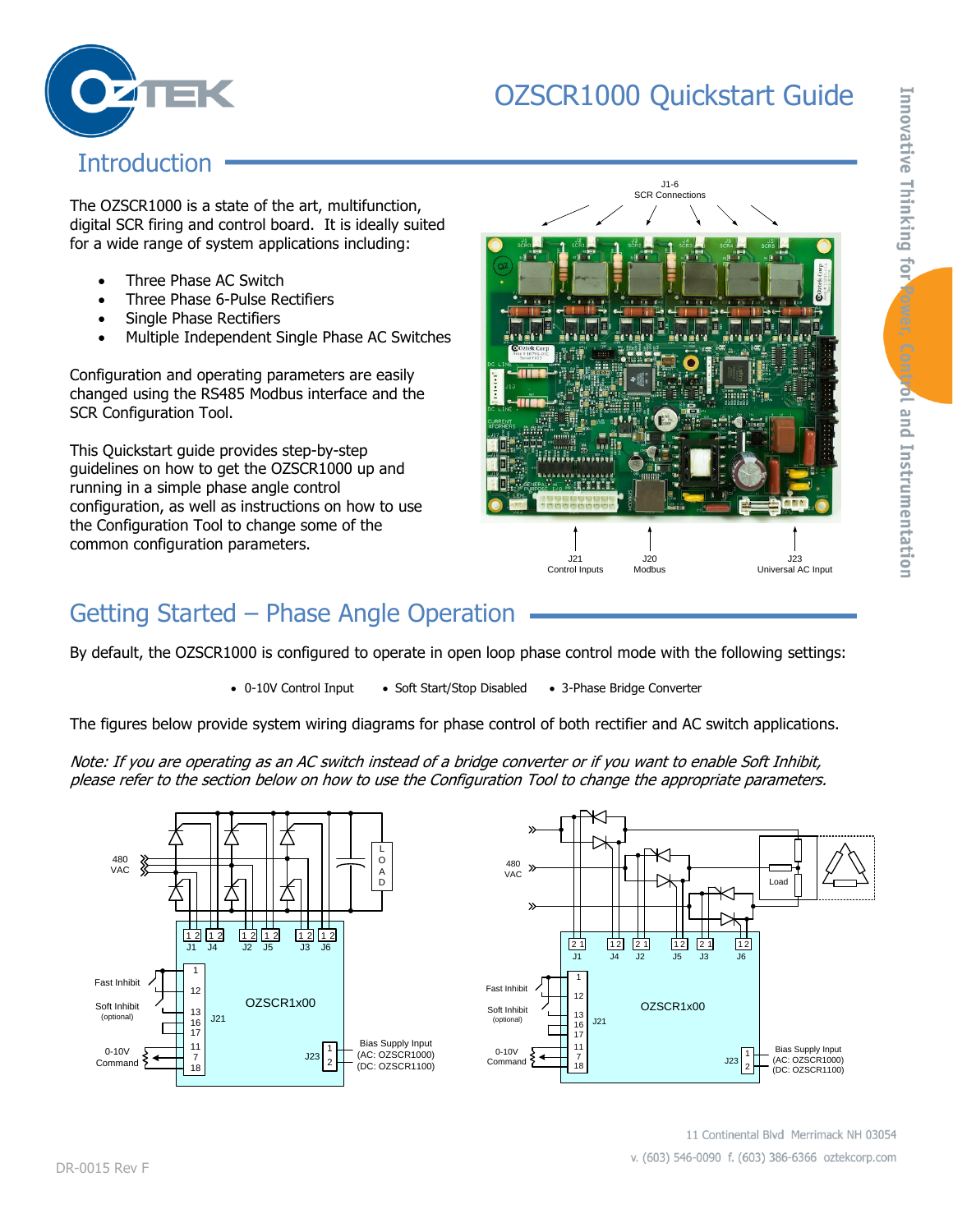### **Step 1: Making the Necessary Connections**

1. **SCR Connections:** The 2 pin connectors J1-J6 are used to provide the drive signals to the SCR. Pin 2 should be connected to the cathode of the device and pin 1 to the gate.

Note: J1, J2, and J3 are used for line synching and must have their cathodes connected to the AC line. J4, J5, and J6 should be wired to the complementary devices of J1, J2, and J3, respectively.

### 2. **Control Connections:**

- a. **Fast Inhibit:** Provide a single pole, single throw (SPST) switch between pins 1 and 12 of J21. When the switch is open firing will be inhibited.
- b. **Soft Inhibit (optional):** Provide a SPST switch between pins 1 and 13 of J21. When the switch is open firing will be inhibited. This input must be enabled using the Configuration Tool described later in this guide.
- c. **Inhibit Return:** Provide a connection between pins 16 and 17 for the digital ground.
- d. **Phase Angle Control:** A 0-10V control signal can be derived using a potentiometer wired according to the figure below.



3. **Input Power Connection:** Connect J23 to Universal Input Power (100-240 Vac / 50-60 Hz).

### **Step 2: Applying Power**

**CAUTION:** Before applying power ensure that the Fast and Soft Inhibit switches are in the open position and the potentiometer is set to the extreme, such that 0V is applied to the control pin 7, i.e. zero ohms between pins 7 and 18.

- 1. **Apply Universal Input Power to J23:** This will power up the OZSCR1000 control circuitry. There are four LEDs on the board:
	- SYS OK Heart Beat Green
	- INHIBIT Red
	- PHASE\_LOSS Red
	- FAULT Red

At this point the "SYS\_OK" LED should be blinking green to indicate that the OZSCR1000 passed all self-health checks and is operating normally. The "INHIBIT" LED should be lit since both the Fast and Soft inhibit switches are open and therefore active. The "PHASE\_LOSS" LED should also be lit since the AC mains have not yet been applied to the board. The "FAULT" LED should not be lit as there should be no hardware faults at this point.

2. **Apply 480 Vac Line Power:** Once line voltage is applied to the system, the OZSCR1000's phase locked loop (PLL) should synchronize, and the controller is ready for operation. Once synchronized, the "PHASE\_LOSS" LED should now be off.

### **Step 3: Enabling the Controller**

- 1. **Enable the Controller:** Close the Fast Inhibit switch and the Soft Inhibit switch; the "INHIBIT" LED should turn off. At this point the OZSCR1000 will provide firing pulses to the SCRs. However, since the potentiometer was set to apply a 0V control signal, the SCRs should not be conducting.
- 2. **Increase the Output Power:** By slowly turning the potentiometer and increasing the control voltage, the SCR firing angle will advance and apply more power to the load. The following figures illustrate the input line current waveforms:



**Figure 1 - 25% Load power**

11 Continental Blvd Merrimack NH 03054 v. (603) 546-0090 f. (603) 386-6366 oztekcorp.com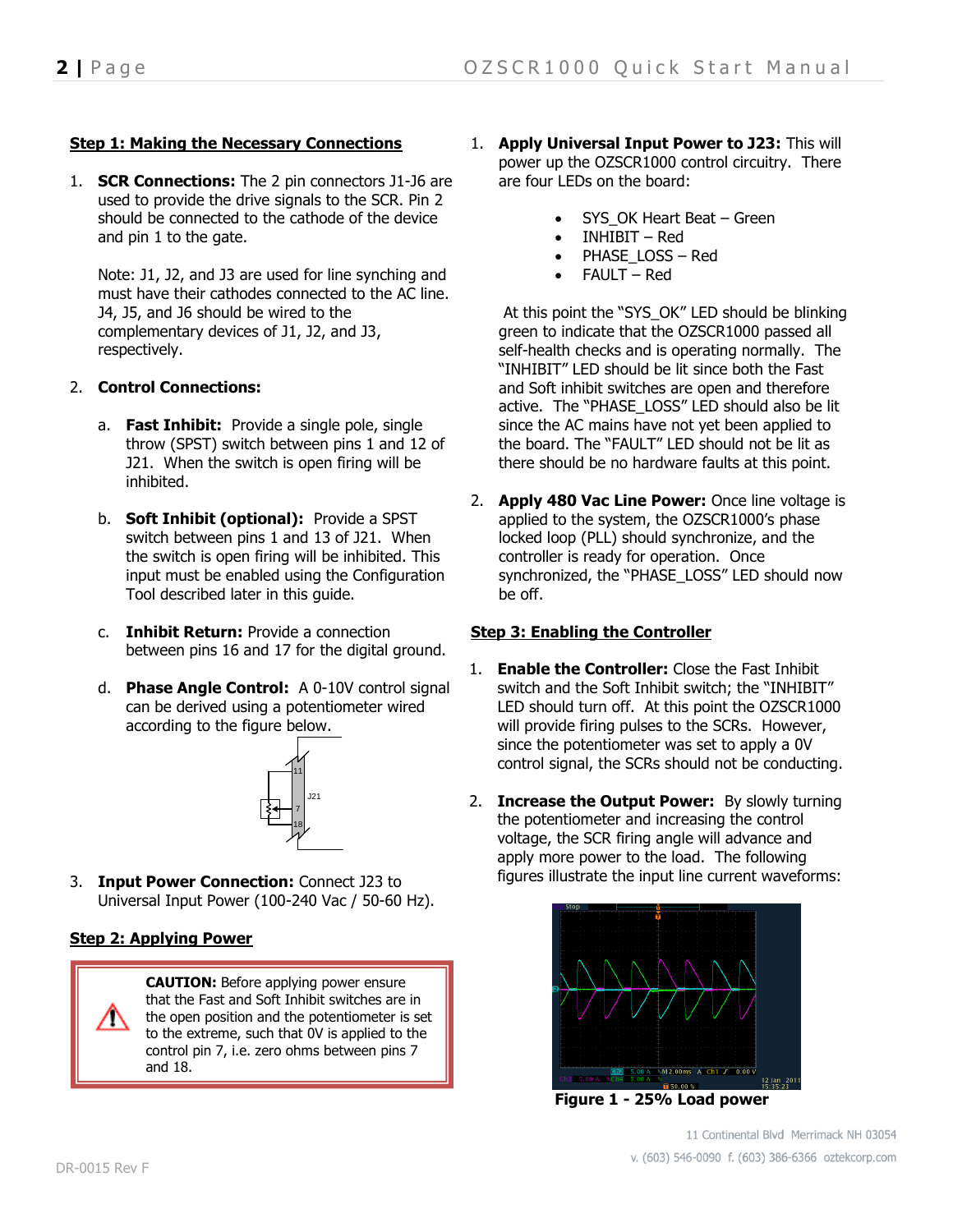



**Figure 3 - 100% Load Power**

3. **Using Soft Inhibit:** If this input has been enabled, opening the switch connected to the Soft Inhibit input on J21 pin 13 will cause the SCR firing angle to increase from the command angle to the maximum phase angle before firing is inhibited.

When the switch is closed, SCR firing will begin at the maximum phase angle and ramp down to the command angle. Note that the soft start and stop ramp rates can be configured using the Configuration Tool.

4. **Using Fast Inhibit:** Opening the switch connected to the Fast Inhibit input on J21 pin 12 will cause the SCR firing to immediately cease.

When the switch is closed, SCR firing will begin at the command angle.

## Using the SCC to Change Configuration

Oztek's SCR Configuration and Control Tool (SCC) is a Windows based Graphical User Interface (GUI) that provides a simple, easy to use method for configuring an OZSCR1000 control board. For details on installation and the complete SCC feature set, please refer to the SCC User's Manual. For the purposes of this Quickstart Guide, step-by-step instructions will be given to demonstrate how to two of the common configuration settings:

- **Operating Mode (switch versus converter control, 3-phase versus single phase)**
- **Soft Inhibit Input Enable**

In addition to the SCC software, you will need an RS-485 adapter. There are many different products available for this purpose. Oztek recommends the B&B Electronics USPTL4-LS [http://www.bb-elec.com](http://www.bb-elec.com/).

### **Step 1: Installation & Setup**

Before installing the SCC, be sure to install any necessary drivers for the chosen RS-485 adapter. After the drivers are installed, the SCC can be installed as follows:

- 1. Download the SCC setup program, SW90142 setup <version>.exe, from [http://www.oztekcorp.com](http://www.oztekcorp.com/)
- 2. Double click on SW90142 setup <version>.exe to open the installer wizard and follow the step-by-step instructions.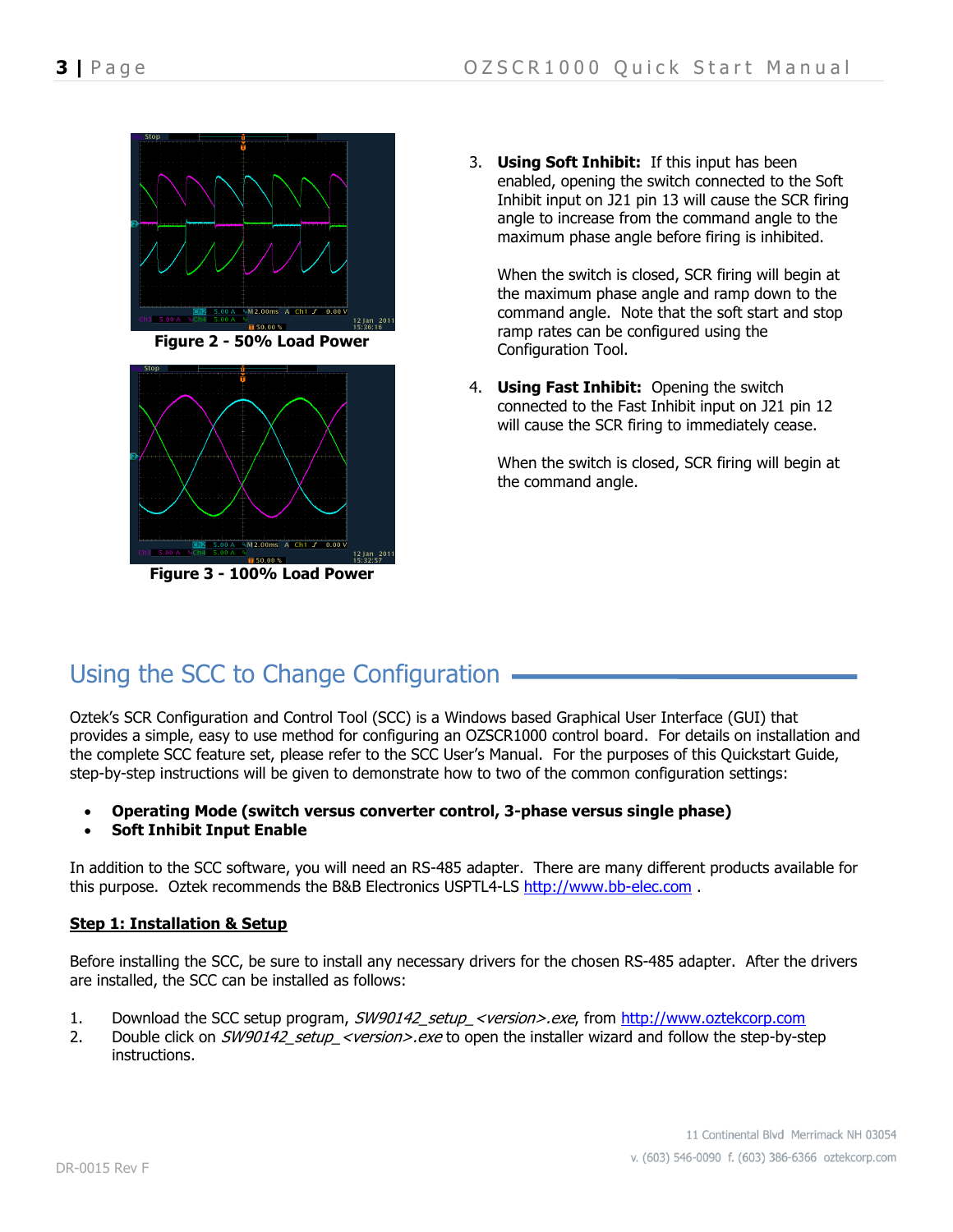### **Step 2: Using the SCC**

The SCC Tool can be launched by clicking on the shortcut on the Desktop or in the corresponding START menu folder. When SCC is launched, the window on the right will be shown. SCC consists of this Main Window, and several child windows that can be opened within the Main Window. The menu and tool bar at the top can be used to access any of the SCC functions. The status bar at the bottom displays status information.

Before using any of the Tools in the SCC, communications must be opened to the SCR board. This can be done by first selecting the correct serial port and Modbus ID in the **Comms -> Properties** menu item and then selecting the **Comms -> Connect** menu item or by pressing the green circle  $\bullet$  button on the tool bar.



The Configuration Tool can be used to read or modify

various settings on the OZSCR1000 board. This tool can be opened by either selecting the **Tools -> Configuration** menu item or by pressing the blue gears **b** button on the tool bar. All configuration parameters are non-volatile, i.e. they persist even when power is removed from the SCR board. For more details on the OZSCR1000 configuration parameters, please consult the User's Manual (UM-0040).

The first time the SCC is used, it will prompt the user to download the latest SCC configuration file (CFG90126) from the Oztek web site. This file is used to display and store parameter settings for the target OZSCR1000 board. Once this file has been opened, the default Configuration Tool view is shown on the right. The Configuration Tool consists of three sections, the Parameter Table, Sort Options, and Control Actions.

Note that the "Target's Value" column is initially a tan color with hyphens for the data. This means that the data has not yet

| PID  | Data<br>Type    | Name                      | <b>Description</b>                   | User's Value   | <b>Target's Value</b> | Units          | Default Min    |                 | Max            | Access    | ▲ | Sort Options<br>C Show Filter:                              |
|------|-----------------|---------------------------|--------------------------------------|----------------|-----------------------|----------------|----------------|-----------------|----------------|-----------|---|-------------------------------------------------------------|
| 4096 | U16             | OP MODE                   | <b>Operating Mode</b>                |                |                       | <b>ENUM</b>    | $\overline{a}$ | 0               | 15             | <b>RW</b> |   |                                                             |
| 4097 | U16             | ANA IN CFG                | Analog Input Configuration           | 0x15           |                       | ENUM           | 0x15           | 0 <sub>x0</sub> | 0x3F           | <b>RW</b> |   |                                                             |
| 4098 | 1116            | LINE VOLT FDB AN IN FS    | Line Voltage Feedback Analog         | 1649           |                       | 1 <sub>V</sub> | 1649           | $\Omega$        | 65535          | <b>RW</b> |   | $C$ Hide Filter:                                            |
| 4099 | U <sub>16</sub> | LINE_VOLT_UV_THOLD        | Line Voltage Under-voltage Th 50     |                |                       | 0.1%           | 50             | 50              | 1000           | <b>RW</b> |   |                                                             |
| 4100 | U16             | LINE VOLT OV THOLD        | Line Voltage Over-voltage Thr        | 950            |                       | 0.1%           | 950            | 50              | 1000           | <b>RW</b> |   | Custom:                                                     |
| 4101 | 1116            | LINE VOLT PH IMB THOLD    | Line Voltage Phase Imbalance         | 50             |                       | 0.1%           | 50             | 50              | 1000           | <b>RW</b> |   | OP MODE<br><b>DANA IN CFG</b>                               |
| 4104 | U16             | ANA IN TRIM EN            | Analog Input Trim Control Enable   0 |                |                       | boolean        | $\mathbf{0}$   | $\mathbf{0}$    | 1.             | <b>RW</b> |   | <b>ET LINE_VOLT_FDB_AN_IN_F</b>                             |
| 4105 | U <sub>16</sub> | ANA IN TRIM IN SEL        | Analog Input Trim Input Select       | $\overline{2}$ |                       | <b>ENUM</b>    | $\overline{2}$ | $\mathbf{0}$    | $\overline{2}$ | <b>RW</b> |   | <b>THE VOLT UV THOLD</b><br><b>THINE VOLT OV THOLD</b>      |
| 4106 | U16             | ANA IN TRIM FS            | Analog Input Trim Full Scale         | 100            |                       | Y.             | 100            | $\overline{0}$  | 100            | <b>RW</b> |   | UNE_VOLT_PH_IMB_THOI                                        |
| 4112 | U16             | INHIBIT_SOFT_DIG_IN_EN    | Soft Inhibit Digital Input Enable    | $\mathbf{0}$   |                       | boolean        | $\Omega$       | $\overline{0}$  | $7^{\circ}$    | <b>RW</b> |   | <b>TANA IN TRIM EN</b><br><b>TANA IN TRIM IN SEL</b>        |
| 4113 | 1116            | INHIBIT_SOFT_START_RATE   | Soft Start Ramp Rate                 | 180            |                       | Deg/Sec        | 180            | т.              | 65535          | <b>RW</b> |   | <b>DI ANA IN TRIM FS</b>                                    |
| 4114 | U16             | INHIBIT_SOFT_START_ANGLE  | Soft Start Inital Firing Angle       | 180            |                       | Degree         | 180            | $\bf{0}$        | 180            | <b>RW</b> |   | IN INHIBIT SOFT DIG IN EN<br><b>THINHIBIT SOFT START RA</b> |
| 4115 | U16             | INHIBIT SOFT STOP RATE    | Soft Stop Ramp Rate                  | 360            |                       | Deg/Sec        | 360            | 1               | 65535          | <b>RW</b> |   | <b>NUMBER SOFT START AN</b>                                 |
| 4116 | 1116            | INHIBIT SOFT STOP ANGLE   | Soft Stop Final Angle                | 180            |                       | Degree         | 180            | $\mathbf{0}$    | 180            | <b>RW</b> |   | <b>TINHIBIT SOFT STOP RAT</b>                               |
| 4117 | 1116            | INHIBIT_SOFT_KEEP_FIRING  | Soft Inhibit Keep Firing Enable      | o.             |                       | boolean        | $\mathbf{0}$   | $\mathbf{0}$    | т.             | <b>RW</b> |   | INHIBIT SOFT STOP AND<br><b>THINHIBIT SOFT KEEP FIRI</b>    |
| 4118 | U <sub>16</sub> | INHIBIT REG DFLT          | Inhibit Registers Default Values     | $\mathbf{0}$   |                       | <b>ENUM</b>    | $\mathbf{0}$   | $\mathbf{0}$    | 15             | <b>RW</b> |   | <b>THINHIBIT REG DFLT</b>                                   |
| 4128 | U16             | PHS ANGLE CONTROL MODE A  | Phase Angle Control Mode - C         |                |                       | ENUM           | $\Omega$       | $\Omega$        | $\overline{2}$ | <b>RW</b> |   | <b>THE ANGLE CONTROL N</b><br>PHS ANGLE DFLT SETP(          |
| 4131 | U16             | PHS ANGLE DFLT SETPOINT A | Phase Angle Default Setpoint -       | 180            |                       | Degree         | 180            | $\bullet$       | 180            | <b>RW</b> |   | PHS ANGLE AN IN SEL                                         |
| 4134 | 1116            | PHS ANGLE AN IN SEL A     | Phase Angle Control Analog In 0      |                |                       | <b>FNUM</b>    | $\mathbf{0}$   | $\overline{0}$  | $\mathcal{P}$  | <b>RW</b> |   | <b>TT PHS ANGLE SLEW RATE</b><br><b>THIS ANGLE MIN</b>      |
| 4137 | U16             | PHS_ANGLE_SLEW_RATE       | Phase Angle Command Slew             | 180            |                       | Deg/Sec        | 180            | $\mathbf{1}$    | 65535          | <b>RW</b> |   | <b>T PHS ANGLE MAX</b>                                      |
| 4138 | U16             | PHS ANGLE MIN             | Phase Angle Minimum Firing A         | ۱o             |                       | Degree         | $\mathbf 0$    | 0               | 180            | <b>RW</b> |   | ZERO CROSS TOTAL CO<br>ZERO_CROSS_CNTRL_M( *                |

### **Step 2: Changing the Operating Mode and Soft Inhibit Enable**

been read from the OZSCR1000 board. The Configuration Tool will automatically read the Target's data and populate this column.

After the Configuration Tool reads the Target's Data at startup, any data in the "User's Value" column (from the 'ozCfg' file) that does not match the Target's value will be highlighted in red. Hitting the "Write All" button will